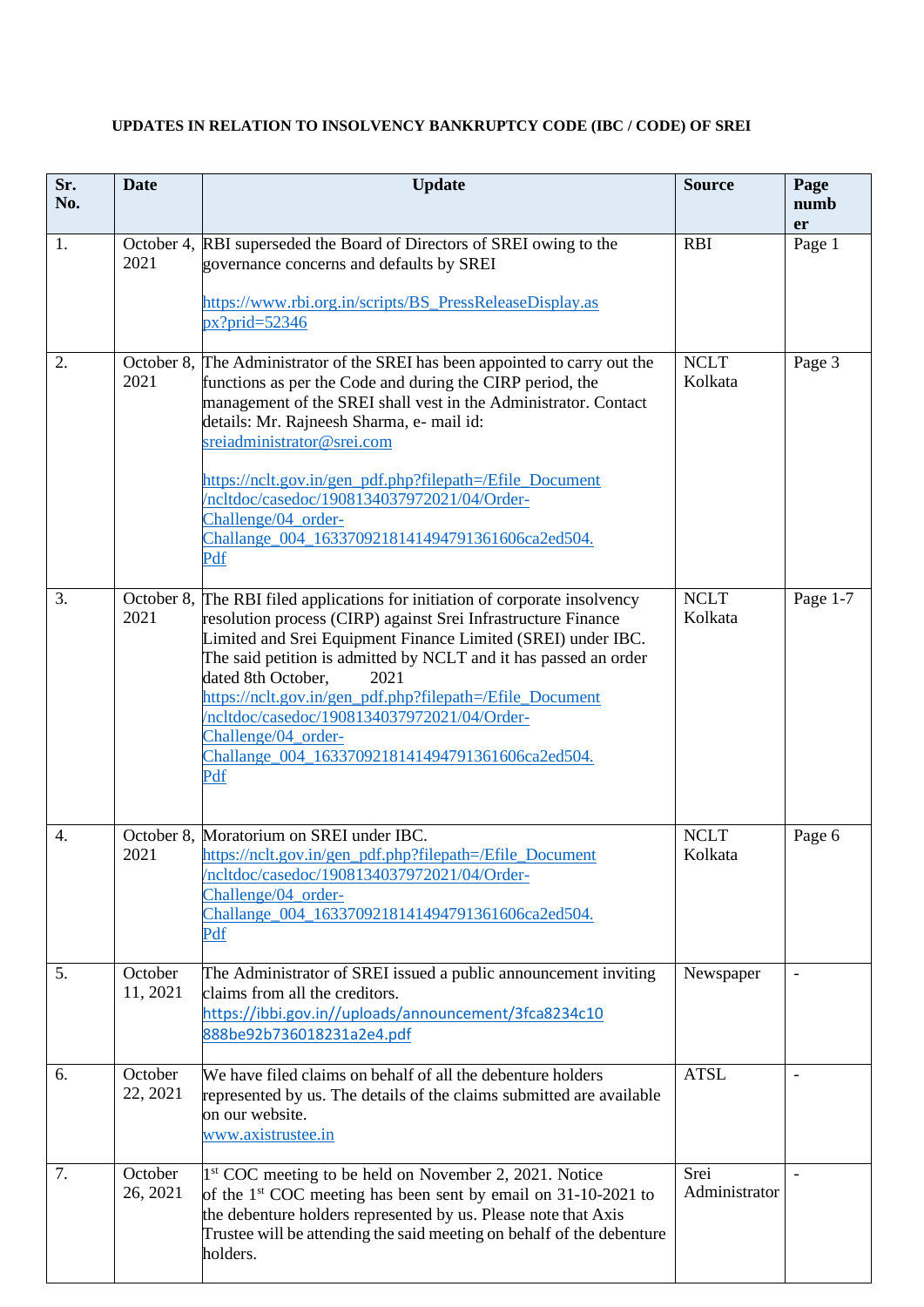| $\overline{8}$ | 02, 2021             | November  1 <sup>st</sup> COC meeting was held on November 2, 2021 and Axis Trustee<br>acting as Debenture Trustee attended the meeting on behalf of the<br>Debenture Holders.                                                                                                                                                                                                                                                                                                                                                                                                                                                                                                                                                                                                                                                                                        | Srei<br>Administrator |                          |
|----------------|----------------------|-----------------------------------------------------------------------------------------------------------------------------------------------------------------------------------------------------------------------------------------------------------------------------------------------------------------------------------------------------------------------------------------------------------------------------------------------------------------------------------------------------------------------------------------------------------------------------------------------------------------------------------------------------------------------------------------------------------------------------------------------------------------------------------------------------------------------------------------------------------------------|-----------------------|--------------------------|
| 9              | 05, 2021             | November The E-Voting link was shared by "Linkstar Infosys Private Ltd"<br>bearing email id- info@linkstarinfosys.com on your respective E-<br>mail ID's registered with the RTA/DP. All the Debenture Holders<br>are requested to kindly cast their votes on the E-voting link.<br><b>Start Day, Date &amp; Time</b> - Friday, 06.11.2021-12:00 a.m.<br>End Day, Date & Time - Tuesday, 09.11.2021-03:00 p.m.*<br>Debenture Holders are requested to kindly cast their e-votes strictly<br>within the prescribed time-lines mentioned above. The Debenture<br>Trustee shall vote as a member of the COC, in accordance with the<br>decision taken by a vote of more than fifty (50) per cent (in terms of<br>value), by debenture holders who have cast their vote on principle of<br>present and voted' under each Debenture Trust Deed.                            | <b>ATSL</b>           |                          |
| 10             | 08, 2021             | November $*$ Timelines for casting votes has been extended to $10^{th}$ November<br>2021 till 12 noon.                                                                                                                                                                                                                                                                                                                                                                                                                                                                                                                                                                                                                                                                                                                                                                | Srei<br>Administrator |                          |
| 11             | November<br>10, 2021 | <i>*Timelines for casting votes has been extended to</i> $11th$ November<br>2021 till 10.00 a.m.                                                                                                                                                                                                                                                                                                                                                                                                                                                                                                                                                                                                                                                                                                                                                                      | Srei<br>Administrator | $\overline{\phantom{a}}$ |
| 12             | 11, 2021             | November $*$ Timelines for casting votes has been extended to $17th$ November<br>2021 till 12.00 noon                                                                                                                                                                                                                                                                                                                                                                                                                                                                                                                                                                                                                                                                                                                                                                 | Srei<br>Administrator |                          |
| 13             | 29, 2021             | November $2nd COC$ meeting was held on November 29, 2021 and Axis Trustee<br>acting as Debenture Trustee attended the meeting on behalf of the<br>Debenture Holders.                                                                                                                                                                                                                                                                                                                                                                                                                                                                                                                                                                                                                                                                                                  | Srei<br>Administrator |                          |
| 14             | December<br>02, 2021 | The E-Voting link was shared by "Right2Vote Infotech Pvt Ltd"<br>bearing email id- Contact@right2vote.in in reference to $2nd$ COC<br>meeting on your respective E-mail ID's registered with the RTA/DP.<br>All the Debenture Holders are requested to kindly cast their votes on<br>the E-voting link.<br><b>Start Day, Date &amp; Time</b> - Thursday, 02.12.2021 - 04:00 p.m.<br>End Day, Date & Time - Monday, 06.12.2021-12:00 p.m.<br>Debenture Holders are requested to kindly cast their e-votes strictly<br>within the prescribed time-lines mentioned above. The Debenture<br>Trustee shall vote as a member of the COC, in accordance with the<br>decision taken by a vote of more than fifty $(50)$ per cent (in terms of<br>value), by debenture holders who have cast their vote on principle of<br>present and voted' under each Debenture Trust Deed. | <b>ATSL</b>           |                          |
| 15             | February<br>07, 2022 | $3rd$ COC meeting to be held on February 9, 2022. Notice of the $3rd$ Srei<br>COC meeting will be uploaded on the VDR. Please note that Axis Administrator<br>Trustee will be attending the said meeting on behalf of the debenture<br>holders.                                                                                                                                                                                                                                                                                                                                                                                                                                                                                                                                                                                                                       |                       |                          |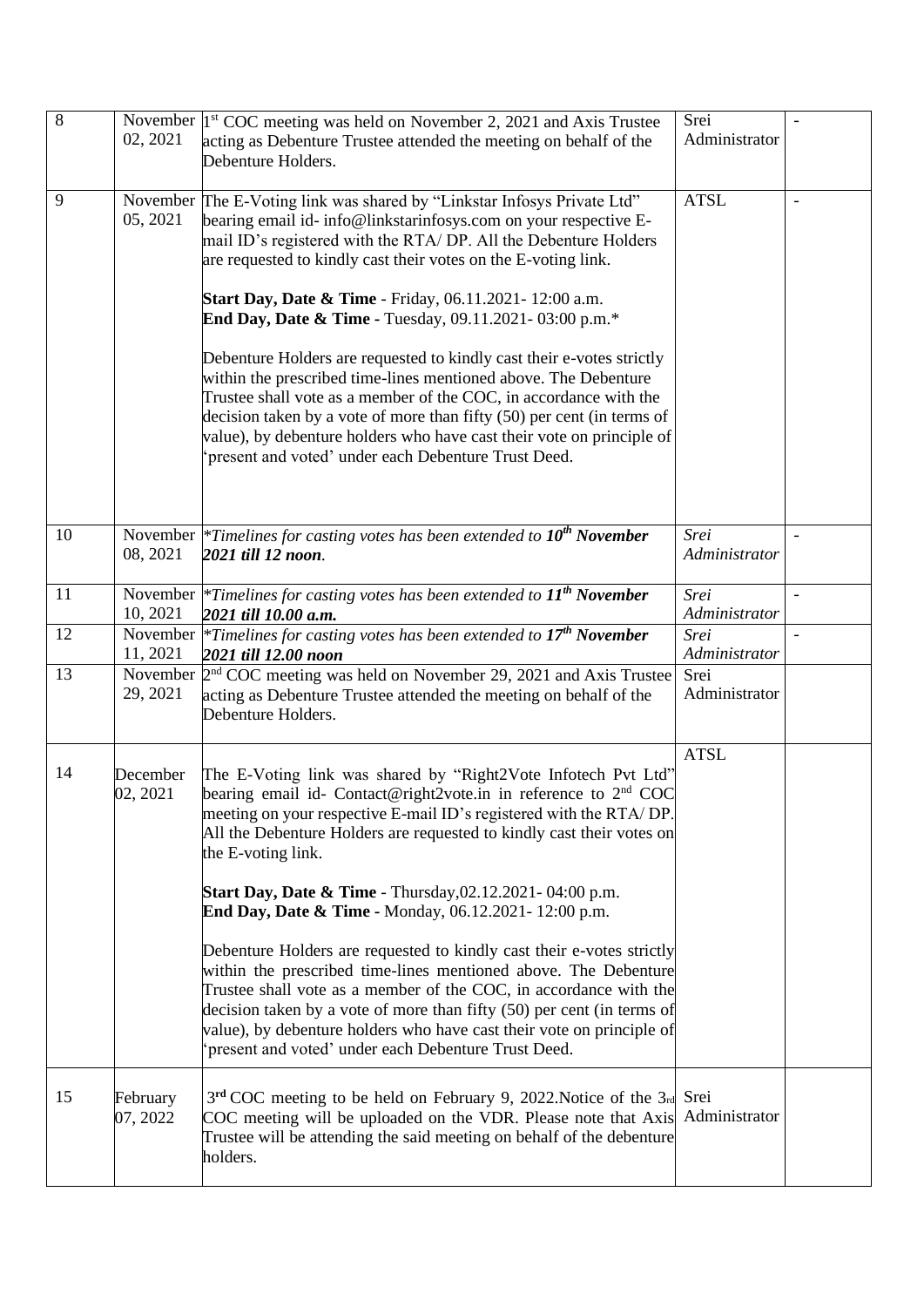| 16 | February<br>09, 2022           | 3rd COC meeting was held on February 9, 2022 and Axis Trustee<br>acting as Debenture Trustee attended the meeting on behalf of the<br>Debenture Holders.                                                                                                                                                                                                                                                                                                                                                                                                                                                                                                                                                                                                                                                                                  | Srei<br>Administrator |  |
|----|--------------------------------|-------------------------------------------------------------------------------------------------------------------------------------------------------------------------------------------------------------------------------------------------------------------------------------------------------------------------------------------------------------------------------------------------------------------------------------------------------------------------------------------------------------------------------------------------------------------------------------------------------------------------------------------------------------------------------------------------------------------------------------------------------------------------------------------------------------------------------------------|-----------------------|--|
| 17 | February<br>19, 2022           | The E-Voting link was shared by "Linkstar Infosys Private Ltd"<br>bearing email id- info@linkstarinfosys.com on your respective E-mail<br>ID's registered with the RTA/ DP. All the Debenture Holders are<br>requested to kindly cast their votes on the E-voting link.<br><b>Start Day, Date &amp; Time - Saturday, 19.02.2022-2:00 a.m.</b><br>End Day, Date & Time - Wednesday, 23.02.2022-01:00 p.m.<br>Debenture Holders are requested to kindly cast their e-votes strictly<br>within the prescribed time-lines mentioned above. The Debenture<br>Trustee shall vote as a member of the COC, in accordance with the<br>decision taken by a vote of more than fifty (50) per cent (in terms of<br>value), by debenture holders who have cast their vote on principle of<br>present and voted' under each Debenture Trust Deed.       | <b>ATSL</b>           |  |
| 18 | March 17<br>2022               | $4th COC$ meeting ((1 <sup>st</sup> Consolidated CoC meeting)) was held on<br>March 17, 2022 and Axis Trustee acting as Debenture Trustee<br>attended the meeting on behalf of the Debenture Holders.                                                                                                                                                                                                                                                                                                                                                                                                                                                                                                                                                                                                                                     | Srei<br>Administrator |  |
| 19 | March 23<br>2022               | 5 <sup>th</sup> COC meeting (2nd Consolidated CoC meeting) held on March Srei<br>23, 2022 and Axis Trustee acting as Debenture Trustee attended the<br>meeting on behalf of the Debenture Holders.                                                                                                                                                                                                                                                                                                                                                                                                                                                                                                                                                                                                                                        | Administrator         |  |
| 20 | March 25<br>2022               | The E-Voting link was shared by "Linkstar Infosys Private Ltd"<br>bearing email id- info@linkstarinfosys.com on your respective E-mail<br>ID's registered with the RTA/ DP. All the Debenture Holders are<br>requested to kindly cast their votes on the E-voting link.<br><b>Start Day, Date &amp; Time</b> - Friday, 25.03.2022-02:00 a.m.<br><b>End Day, Date &amp; Time - Monday 28.03.2022-01:00 p.m.</b><br>Debenture Holders are requested to kindly cast their e-votes strictly<br>within the prescribed time-lines mentioned above. The Debenture<br>Trustee shall vote as a member of the COC, in accordance with the<br>decision taken by a vote of more than fifty (50) per cent (in terms of<br>value), by debenture holders who have cast their vote on principle of<br>present and voted' under each Debenture Trust Deed. | <b>ATSL</b>           |  |
| 21 | March 28 <sup>th</sup><br>2022 | 6th COC meeting (3rd Consolidated CoC meeting) held on March Srei<br>28, 2022 and Axis Trustee acting as Debenture Trustee attended the Administrator<br>meeting on behalf of the Debenture Holders.                                                                                                                                                                                                                                                                                                                                                                                                                                                                                                                                                                                                                                      |                       |  |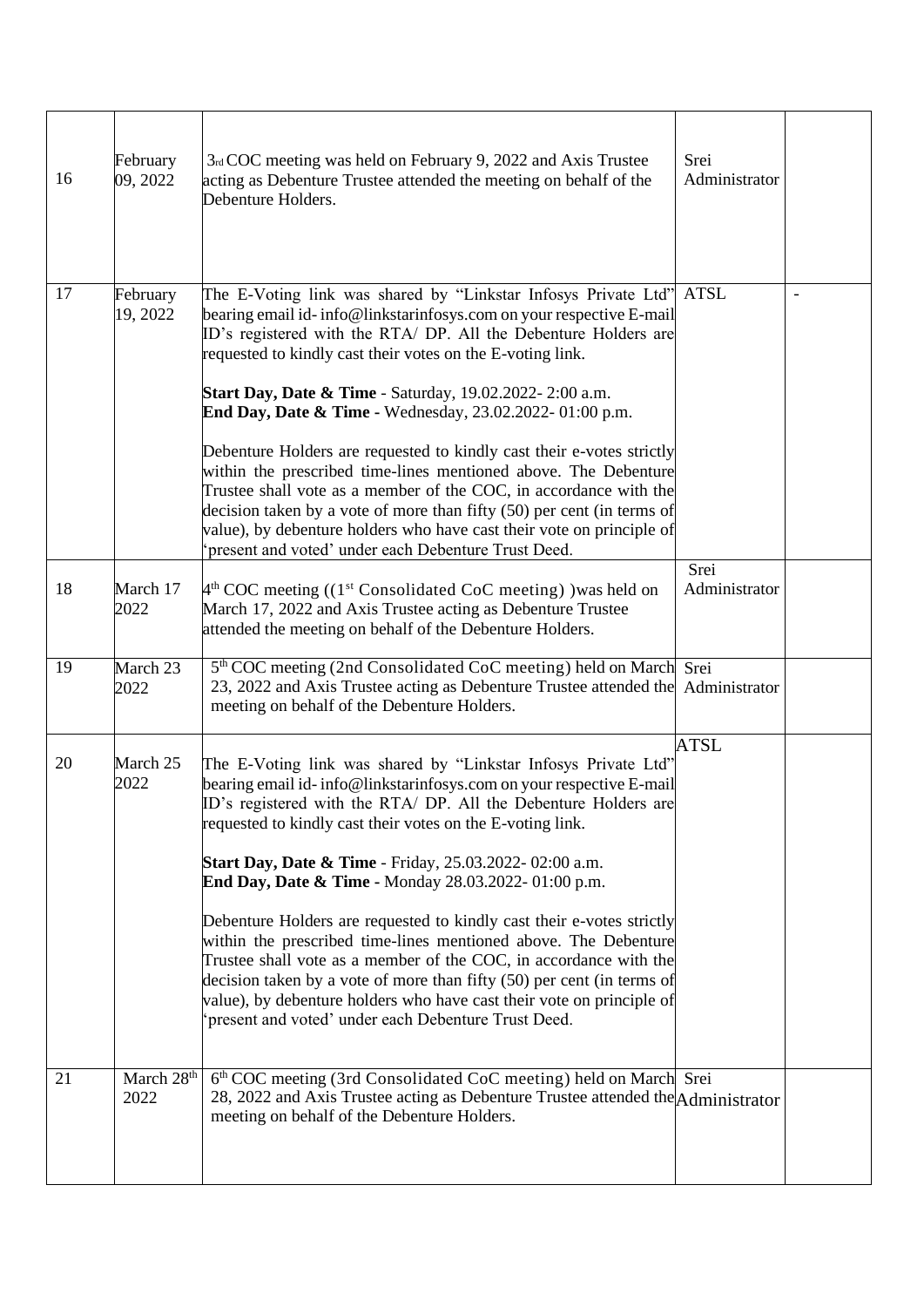| 22 | March 30<br>2022 | The E-Voting link was shared by "Linkstar Infosys Private Ltd"<br>bearing email id-info@linkstarinfosys.com on your respective E-mail<br>ID's registered with the RTA/ DP. All the Debenture Holders are<br>requested to kindly cast their votes on the E-voting link.<br><b>Start Day, Date &amp; Time - Wednesday, 30.03.2022 3:00 am.</b><br>End Day, Date & Time - Friday 01.04.2022 1:00 pm.<br>Debenture Holders are requested to kindly cast their e-votes strictly<br>within the prescribed time-lines mentioned above. The Debenture<br>Trustee shall vote as a member of the COC, in accordance with the<br>decision taken by a vote of more than fifty (50) per cent (in terms of<br>value), by debenture holders who have cast their vote on principle of<br>present and voted' under each Debenture Trust Deed.                   | <b>ATSL</b> |  |
|----|------------------|------------------------------------------------------------------------------------------------------------------------------------------------------------------------------------------------------------------------------------------------------------------------------------------------------------------------------------------------------------------------------------------------------------------------------------------------------------------------------------------------------------------------------------------------------------------------------------------------------------------------------------------------------------------------------------------------------------------------------------------------------------------------------------------------------------------------------------------------|-------------|--|
| 23 | April 13<br>2022 | 7 <sup>th</sup> COC meeting (4 <sup>th</sup> Consolidated CoC meeting) held on April<br>13, 2022 and Axis Trustee acting as Debenture Trustee attended the Administrator<br>meeting on behalf of the Debenture Holders.                                                                                                                                                                                                                                                                                                                                                                                                                                                                                                                                                                                                                        | Srei        |  |
| 24 | May 06<br>2022   | 8 <sup>th</sup> COC meeting (5 <sup>th</sup> Consolidated CoC meeting) held on May<br>11, 2022, and Axis Trustee acting as Debenture Trustee attended the Administrator<br>meeting on behalf of the Debenture Holders.                                                                                                                                                                                                                                                                                                                                                                                                                                                                                                                                                                                                                         | Srei        |  |
| 25 | May 13<br>2022   | The E-Voting link was shared by "Linkstar Infosys Private Ltd"<br>bearing email id-info@linkstarinfosys.com on your respective E-mail<br>ID's registered with the RTA/ DP. All the Debenture Holders are<br>requested to kindly cast their votes on the E-voting link.<br><b>Start Day, Date &amp; Time</b> – Friday, $13.05.20229:00 \text{ pm}$ .<br><b>End Day, Date &amp; Time -</b> Monday 16.05.2022 6:00 pm.<br>Debenture Holders are requested to kindly cast their e-votes strictly<br>within the prescribed time-lines mentioned above. The Debenture<br>Trustee shall vote as a member of the COC, in accordance with the<br>decision taken by a vote of more than fifty (50) per cent (in terms of<br>value), by debenture holders who have cast their vote on principle of<br>present and voted' under each Debenture Trust Deed. | <b>ATSL</b> |  |
| 26 | May 27<br>2022   | 9 <sup>th</sup> COC meeting (6 <sup>th</sup> Consolidated CoC meeting) held on May<br>31, 2022 and Axis Trustee acting as Debenture Trustee attended the Administrator<br>meeting on behalf of the Debenture Holders.                                                                                                                                                                                                                                                                                                                                                                                                                                                                                                                                                                                                                          | Srei        |  |
| 27 | June 02,<br>2022 | The E-Voting link was shared by "Linkstar Infosys Private Ltd"<br>bearing email id-info@linkstarinfosys.com on your respective E-mail<br>ID's registered with the RTA/ DP. All the Debenture Holders are<br>requested to kindly cast their votes on the E-voting link.<br><b>Start Day, Date &amp; Time</b> – Tuesday, $02.06.2022$ 5:00 pm.<br><b>End Day, Date &amp; Time -</b> Monday 06.06.2022 6:00 pm.<br>Debenture Holders are requested to kindly cast their e-votes strictly<br>within the prescribed time-lines mentioned above. The Debenture<br>Trustee shall vote as a member of the COC, in accordance with the<br>decision taken by a vote of more than fifty (50) per cent (in terms of<br>value), by debenture holders who have cast their vote on principle of<br>present and voted' under each Debenture Trust Deed.        | <b>ATSL</b> |  |